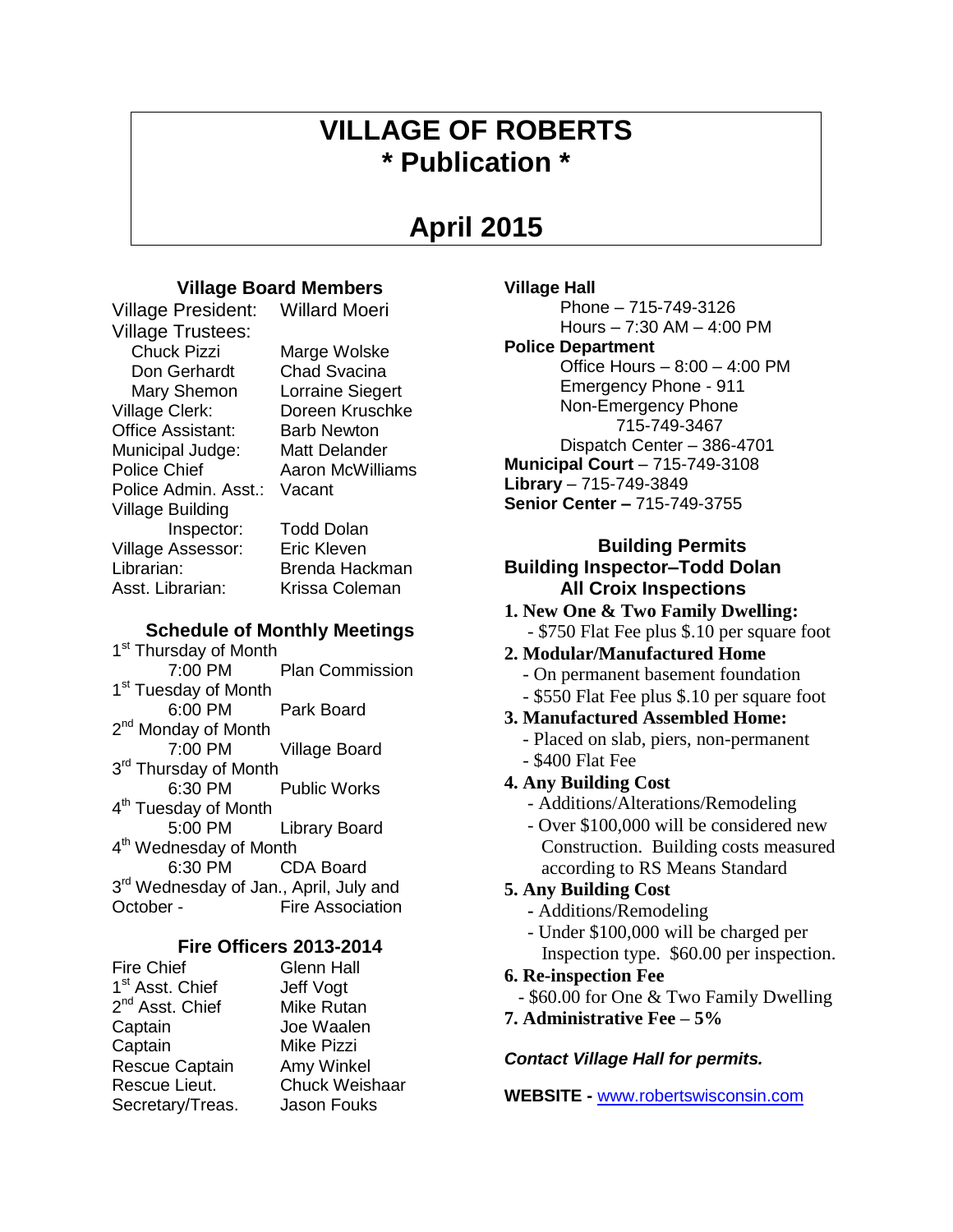## **Hazel Mackin Community Library**



## **Slow Down, Look and Be Aware**

Slow down in the School Zone! Stop for pedestrians (Children) in the cross walk.

Just south of the bus loop there is a "NO PARKING" zone. It is marked with yellow paint and "No Parking" signs. PLEASE, do not park in this area. The area is marked so children can be seen and remain safe.

## **Burning Within the Village Limits**

Burning is not allowed in the Village unless you have a burning permit. Permits are issued by the Village Clerk.

Call the Fire Chief at 749-3425 to have your burning site approved. If the site is approved, he will notify the Clerk and then issue a permit. Remember to renew your burning permits. If you have questions, contact either the Fire Chief or the Village Clerk.

#### **Reminder to Dog Owners**

This is a reminder to all dog owners! All dogs were to be licensed by April 1,

2014. If you have not done so, you are late. Please license your pet as soon as

possible. Contact the Village Clerk. Wisconsin State Statue #174 and Village Ordinance #30-73; requires dog owners to provide current rabies vaccination, and annually license any dog over five (5) months of age. Any dog owner that has not licensed each dog they own, by April  $1<sup>st</sup>$ ; is subject to being issued a citation and fine for each offense.

The Village also requires dogs to be leashed. Every owner is responsible for collecting and appropriately disposing of feces deposited by their dog. **Please remember to pick up after your dog!!!**

#### **Smoke Detectors**

When you set your clock ahead, did you remember to change the batteries in your smoke detectors?

Glenn Hall – Fire Chief

Mon., Wed. & Fridays 10 AM-6 PM Tues. & Thurs. 1-8 PM Saturdays 10 AM-1 PM

Registration for Summer Reading begins soon. Open to all ages (toddlersadults) [www.robertspubliclibrary.org;](http://www.robertspubliclibrary.org/) "Like" us on facebook for information & updates; [HMCL@robertspubliclibrary.org;](mailto:HMCL@robertspubliclibrary.org) Phone: 715-749-3849

#### **Water/Sewer/Garbage Bills**

Are your bills high? Do you have a hard time paying the full amount on time? Consider paying ahead!

Pay your current quarter in full, this will eliminate late charges. Then the next two months, pay one third of your last bill each month. In the first month of the next quarter, you will have only a cleanup amount to pay.

If you have questions, please contact the Village Hall and we can help you out.

#### **Park Building**

Are you planning a graduation, wedding, special event or just a party? Check out the Village Park Building. A serving area has been added for your convenience. If interested call the Village Clerk at 749-3126.

#### **PLEASE TAKE NOTE!!!**

- $\triangleright$  The Village is experiencing a spike in Copper at the Wastewater Treatment Plant. DO NOT use copper based products for cleaning roots out of your laterals.
- $\triangleright$  DO NOT dump unacceptable items down your drains. NO rags, towels, Swiffer type cleaners, bacon grease, deep fryer grease or cooking oil. These items impact our lift stations and the treatment plant.
- $\triangleright$  Storm sewers are not for dumping. Storm sewers are the grates in the streets. DO NOT dump anything except clean water (i.e. rain barrel or swimming pools).

REMEMBER – what you dump does come out somewhere else and impacts the communities and your neighbors.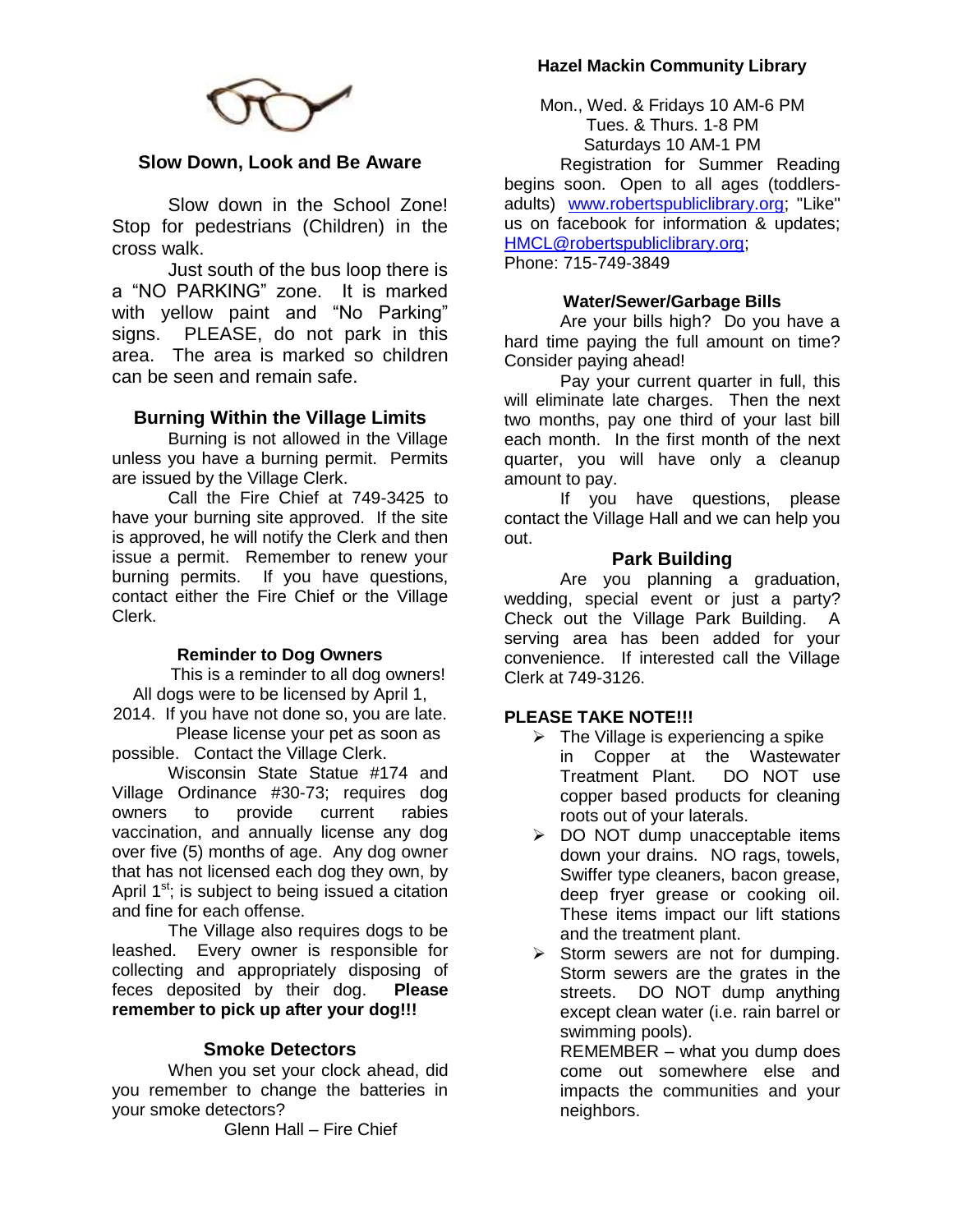#### **RECYCLING OPPORTUNITY AVAILABLE AT WASTEWATER TREATMENT PLANT ONLY**

#### **WEDNESDAY 5:00-8:00 PM SATURDAY 8:00-11:00 AM**

### **ABSOLUTELY NO APPLIANCES WITH FREON ACCEPTED (I.E. Refrigerator, freezer, dehumidifiers, air conditioners) NO TV'S OR MONITORS**

**CONSUMER ELECTRONICS** Computer Cell Phones Electronic Boards Amplifiers All Batteries Lap Tops MPS Player PDA's Gaming Systems Metal Detectors Ink Cartridges **Scanners** Power Supplies Cable Equipment Computer Hardware Industrial Electronics Medical Equipment Lab Equipment Laser Printers Copy Machines TIVO's & DVR's GPS Units DVD Players Satellite Boxes Phone Systems Toner Cartridges

Printers Digital Cameras Video Cameras Calculators 2-Way Radios Fish Finders

#### **APPLIANCES**

Microwave Ovens, Washers Dryers, Hot Water Heaters, Stoves and many other items.

#### **AUTOMOTIVE**

Auto Electronics Lead Acid Batteries Battery Chargers Transformers Boat Motors Alternators Car Stereos Cordless Tools Generators Aluminum Rims Radiators Welders Boosters Power Tools

Lawn Mowers

**METALS** Plumbing Parts Water Faucets Pots & Pans Electric Motors Stainless Sinks Rechargeable Batteries BBQ Grills Electric Skillets Silverware Breaker Boxes Wheel Weights Copper – Brass Aluminum in all forms

#### **REFRIGERATION**

**EQUIPMENT** Ice Machines Refrigerators Air Conditioners Dehumidifiers

#### **WE DO NOT ACCEPT:**

TV's and Monitors

#### **COMPOST SITE AND COMPOST/BRUSH PICKUP**

**Compost** – The compost site will be available on Wednesday's 5-8:00 PM and Saturday's 8- 11:00 AM. If using the compost site, you must dump your own bags of grass clippings/leaves. Brush is also accepted at the site.

**Compost/Brush Pickup –** This service is only available on Monday. Grass clippings/leaves will only be picked up if they are in BioBag Lawn & Leaf Bags. The bags are available at Roberts Grocery and Village Hall with prices as follows: \$1.00/bag; \$4.00 for 5 bags or \$7.50 for 10 bags**. Brush pickup is only on Monday. No curbside the week of Memorial Day**. The brush pickup is not for total tree removal.

### **Spring Clean Up Days at Veolia**

Clean up days are set from April 20 to May 16, 2015. The hours are Monday-Friday 7:00 AM – 4:00 PM and Saturday, May 2 and May 16 - 7:00 AM – 11:30 AM. Permits are required which are purchased at the Village Hall for \$20.00. If you need a list of items eligible, contact Village Hall at 715-749-3126.